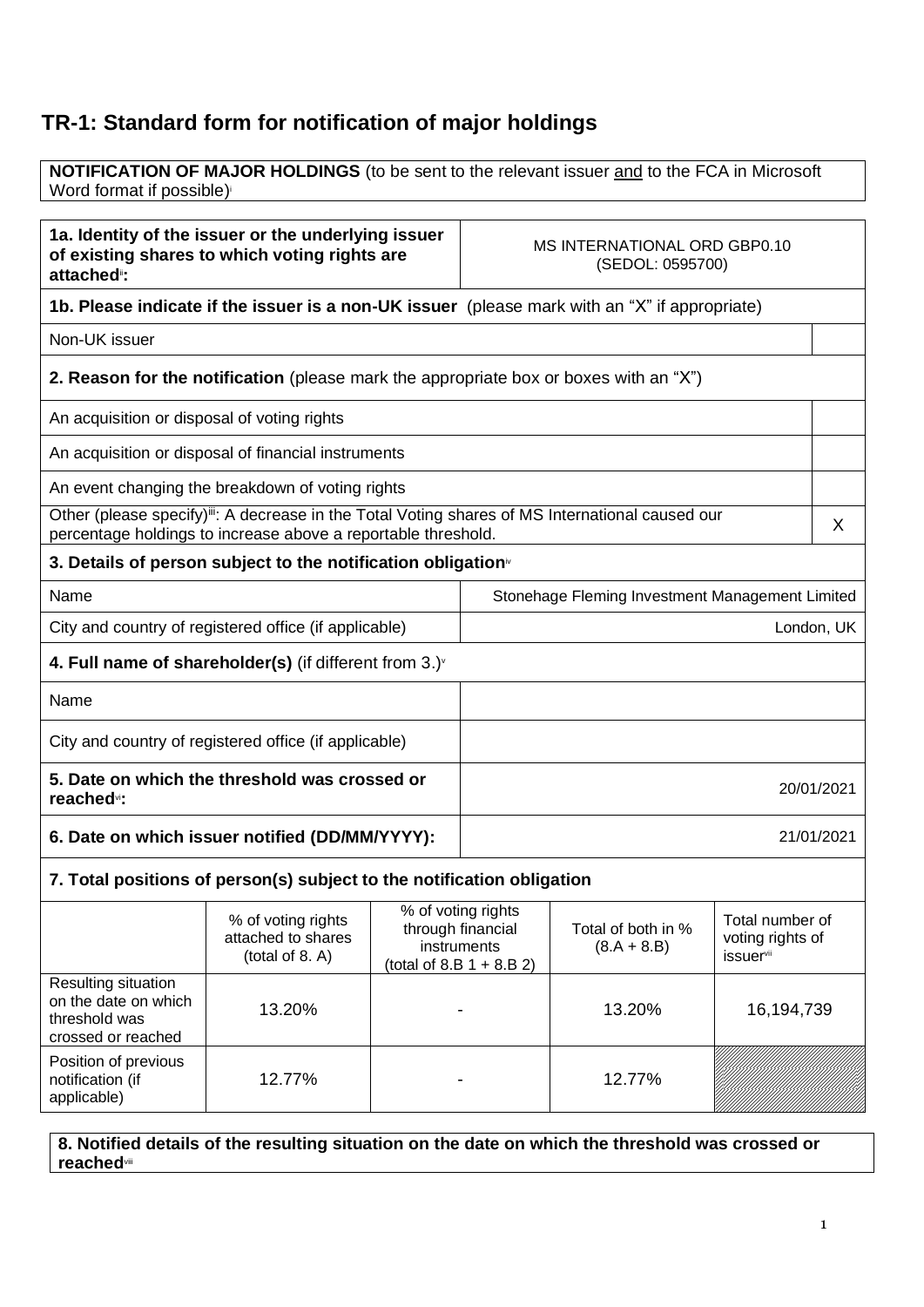| A: Voting rights attached to shares                |                                                               |                                                                       |                                                               |                                                                       |
|----------------------------------------------------|---------------------------------------------------------------|-----------------------------------------------------------------------|---------------------------------------------------------------|-----------------------------------------------------------------------|
| Class/type of<br>shares<br>ISIN code (if possible) | Number of voting rights <sup>ix</sup>                         |                                                                       | % of voting rights                                            |                                                                       |
|                                                    | <b>Direct</b><br>(Art 9 of Directive<br>2004/109/EC) (DTR5.1) | <b>Indirect</b><br>(Art 10 of Directive<br>2004/109/EC)<br>(DTR5.2.1) | <b>Direct</b><br>(Art 9 of Directive<br>2004/109/EC) (DTR5.1) | <b>Indirect</b><br>(Art 10 of Directive<br>2004/109/EC)<br>(DTR5.2.1) |
| <b>Ordinary Shares</b><br>GB0005957005             | 2,138,284                                                     | -                                                                     | 13.20%                                                        | -                                                                     |
|                                                    |                                                               |                                                                       |                                                               |                                                                       |
|                                                    |                                                               |                                                                       |                                                               |                                                                       |
| <b>SUBTOTAL 8. A</b>                               | 2,138,284                                                     |                                                                       | 13.20%                                                        |                                                                       |

| B 1: Financial Instruments according to Art. 13(1)(a) of Directive 2004/109/EC (DTR5.3.1.1 (a)) |                               |                                         |                                                                                                        |                    |
|-------------------------------------------------------------------------------------------------|-------------------------------|-----------------------------------------|--------------------------------------------------------------------------------------------------------|--------------------|
| <b>Type of financial</b><br>instrument                                                          | <b>Expiration</b><br>$date^x$ | Exercise/<br><b>Conversion Periodxi</b> | <b>Number of voting rights</b><br>that may be acquired if<br>the instrument is<br>exercised/converted. | % of voting rights |
|                                                                                                 |                               |                                         |                                                                                                        |                    |
|                                                                                                 |                               |                                         |                                                                                                        |                    |
|                                                                                                 |                               |                                         |                                                                                                        |                    |
|                                                                                                 |                               | <b>SUBTOTAL 8. B 1</b>                  |                                                                                                        |                    |

| B 2: Financial Instruments with similar economic effect according to Art. 13(1)(b) of Directive<br>2004/109/EC (DTR5.3.1.1 (b)) |                                      |                                             |                                                                |                            |                    |
|---------------------------------------------------------------------------------------------------------------------------------|--------------------------------------|---------------------------------------------|----------------------------------------------------------------|----------------------------|--------------------|
| <b>Type of financial</b><br>instrument                                                                                          | <b>Expiration</b><br>$date^{\times}$ | Exercise/<br><b>Conversion</b><br>Period xi | <b>Physical or</b><br>cash<br><b>settlement</b> <sup>xii</sup> | Number of<br>voting rights | % of voting rights |
|                                                                                                                                 |                                      |                                             |                                                                |                            |                    |
|                                                                                                                                 |                                      |                                             |                                                                |                            |                    |
|                                                                                                                                 |                                      |                                             |                                                                |                            |                    |
|                                                                                                                                 |                                      |                                             | <b>SUBTOTAL</b><br>8.B.2                                       |                            |                    |

| 9. Information in relation to the person subject to the notification obligation (please mark the |  |
|--------------------------------------------------------------------------------------------------|--|
| applicable box with an "X")                                                                      |  |

Person subject to the notification obligation is not controlled by any natural person or legal entity and does not control any other undertaking(s) holding directly or indirectly an interest in the (underlying) issuerxili X